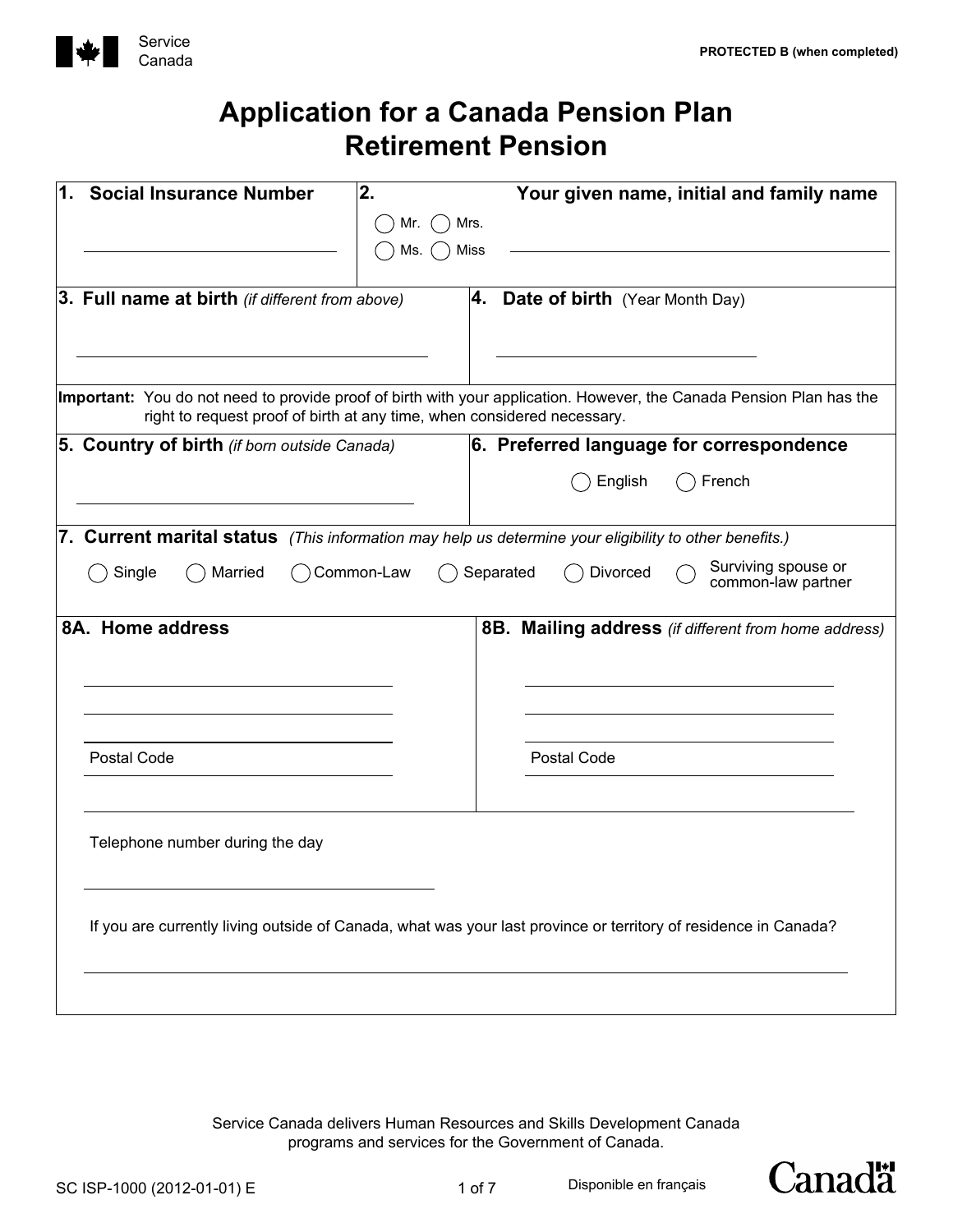| 9. | <b>Direct deposit</b> (for Canada only)                                                                                                                                                                                                                                                                                                                                                                                                                |                                           |                                                 |                                                                                          |  |  |  |
|----|--------------------------------------------------------------------------------------------------------------------------------------------------------------------------------------------------------------------------------------------------------------------------------------------------------------------------------------------------------------------------------------------------------------------------------------------------------|-------------------------------------------|-------------------------------------------------|------------------------------------------------------------------------------------------|--|--|--|
|    | For direct deposit outside Canada, please contact us at 1-800-277-9914 (from the United States) and at<br>613-990-2244 from all other countries (we accept collect calls).<br>If your application is approved, do you want your monthly payments deposited into your account at your<br>financial institution?<br>No (Go to question 10)<br>Yes Complete the boxes below (you may want to contact your financial institution to get this information): |                                           |                                                 |                                                                                          |  |  |  |
|    |                                                                                                                                                                                                                                                                                                                                                                                                                                                        |                                           |                                                 |                                                                                          |  |  |  |
|    |                                                                                                                                                                                                                                                                                                                                                                                                                                                        |                                           |                                                 |                                                                                          |  |  |  |
|    |                                                                                                                                                                                                                                                                                                                                                                                                                                                        |                                           |                                                 |                                                                                          |  |  |  |
|    | <b>Branch Number</b><br>(5 digits)                                                                                                                                                                                                                                                                                                                                                                                                                     | <b>Institution Number</b><br>(3 digits)   | <b>Account Number</b><br>(maximum of 12 digits) |                                                                                          |  |  |  |
|    | Name(s) on the account(s)<br>Telephone number of your financial institution                                                                                                                                                                                                                                                                                                                                                                            |                                           |                                                 |                                                                                          |  |  |  |
|    | You can attach an unsigned personal cheque with the word "VOID" on the front of the cheque and your Social<br>Insurance Number written on the back.                                                                                                                                                                                                                                                                                                    |                                           |                                                 |                                                                                          |  |  |  |
|    | 10. When do you want your pension to start?                                                                                                                                                                                                                                                                                                                                                                                                            |                                           |                                                 |                                                                                          |  |  |  |
|    |                                                                                                                                                                                                                                                                                                                                                                                                                                                        |                                           |                                                 |                                                                                          |  |  |  |
|    | IMPORTANT: Please read the information sheet before completing this section.<br>As soon as I qualify                                                                                                                                                                                                                                                                                                                                                   |                                           |                                                 |                                                                                          |  |  |  |
|    | or<br><b>Select one only</b><br>At the age of 65 (your pension will start the month after your 65 <sup>th</sup> birthday)                                                                                                                                                                                                                                                                                                                              |                                           |                                                 |                                                                                          |  |  |  |
|    |                                                                                                                                                                                                                                                                                                                                                                                                                                                        |                                           |                                                 |                                                                                          |  |  |  |
|    |                                                                                                                                                                                                                                                                                                                                                                                                                                                        |                                           |                                                 |                                                                                          |  |  |  |
|    | or                                                                                                                                                                                                                                                                                                                                                                                                                                                     | As of (indicate a date)                   | Year<br>Month                                   |                                                                                          |  |  |  |
|    | 11A. Children born after 1958                                                                                                                                                                                                                                                                                                                                                                                                                          |                                           |                                                 |                                                                                          |  |  |  |
|    | (Please read the information sheet for additional details on the child-rearing provision for children born after 1958)<br>You may receive a higher pension amount if you have children born after 1958.                                                                                                                                                                                                                                                |                                           |                                                 |                                                                                          |  |  |  |
|    | Information about the children                                                                                                                                                                                                                                                                                                                                                                                                                         |                                           |                                                 |                                                                                          |  |  |  |
|    | List all children born after December 31, 1958.                                                                                                                                                                                                                                                                                                                                                                                                        |                                           |                                                 |                                                                                          |  |  |  |
|    | Child's full name                                                                                                                                                                                                                                                                                                                                                                                                                                      | <b>Child's Social Insurance</b><br>Number | Child's date of birth                           | If the child was born<br>outside Canada, tell us<br>the date the child<br>entered Canada |  |  |  |
|    |                                                                                                                                                                                                                                                                                                                                                                                                                                                        |                                           | Year Month Day                                  | Year Month Day                                                                           |  |  |  |
| 1  |                                                                                                                                                                                                                                                                                                                                                                                                                                                        |                                           |                                                 |                                                                                          |  |  |  |
| 2  |                                                                                                                                                                                                                                                                                                                                                                                                                                                        |                                           |                                                 |                                                                                          |  |  |  |
| 3  |                                                                                                                                                                                                                                                                                                                                                                                                                                                        |                                           |                                                 |                                                                                          |  |  |  |
| 4  |                                                                                                                                                                                                                                                                                                                                                                                                                                                        |                                           |                                                 |                                                                                          |  |  |  |

*child. Sign the sheet, include your Social Insurance Number, and attach the sheet to this form.*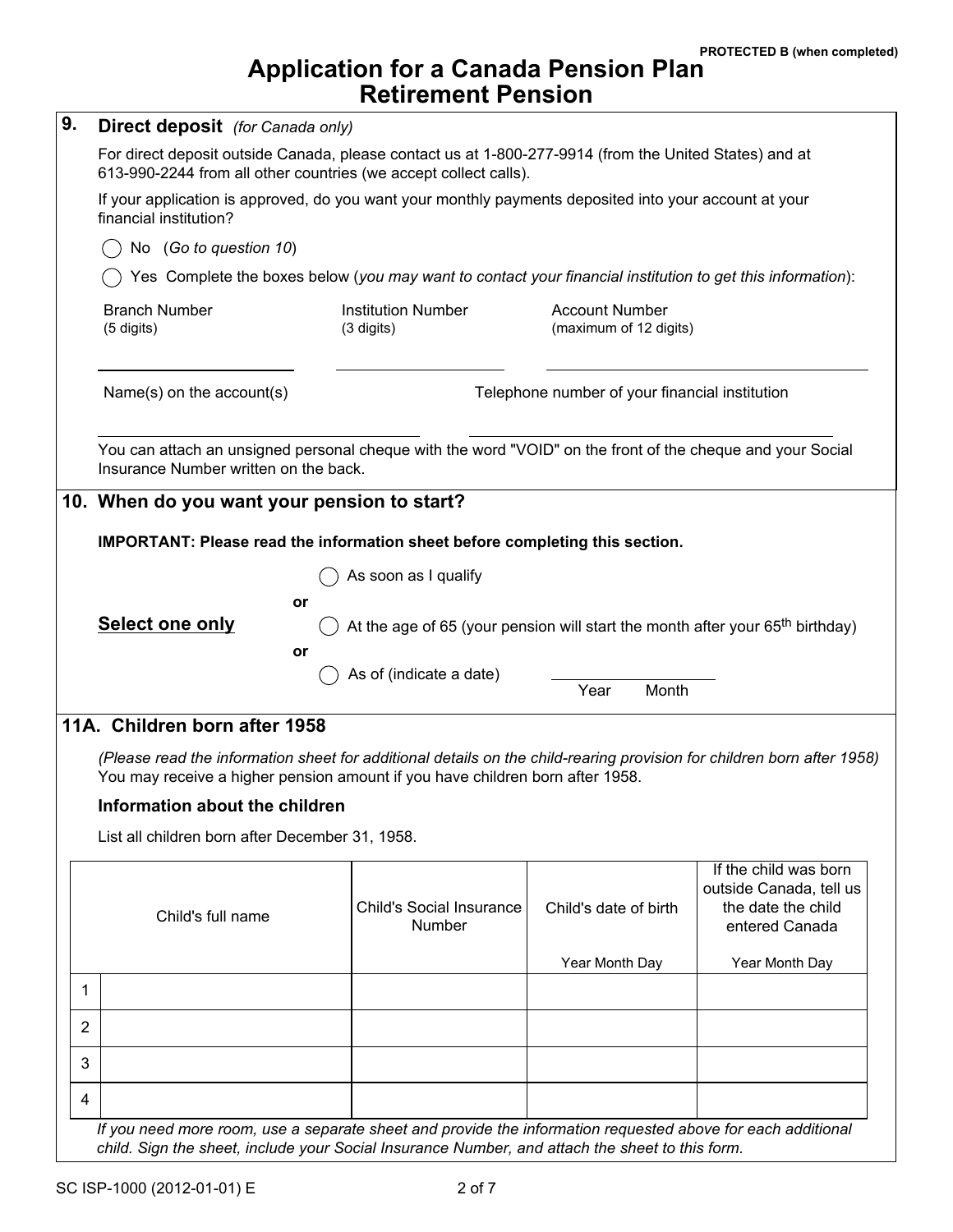**PROTECTED B (when completed)**

## **Application for a Canada Pension Plan Retirement Pension**

| 11A. Children born after 1958 (continued)                                                                                                                                                                                                                                                                                                  |                                                                                                       |  |  |  |  |
|--------------------------------------------------------------------------------------------------------------------------------------------------------------------------------------------------------------------------------------------------------------------------------------------------------------------------------------------|-------------------------------------------------------------------------------------------------------|--|--|--|--|
| Were you the primary caregiver for these children from birth until age seven?                                                                                                                                                                                                                                                              | No<br>Yes                                                                                             |  |  |  |  |
| If no, please list any periods of time where you were not the primary caregiver and provide a reason:                                                                                                                                                                                                                                      |                                                                                                       |  |  |  |  |
| From (Year Month)<br>To (Year Month)                                                                                                                                                                                                                                                                                                       | From (Year Month)<br>To (Year Month)                                                                  |  |  |  |  |
| Reason:                                                                                                                                                                                                                                                                                                                                    | Reason:                                                                                               |  |  |  |  |
| Did you or your spouse or common-law partner receive Family Allowance or<br>Canada Child Tax Benefit payments for these children?                                                                                                                                                                                                          | No<br>Yes                                                                                             |  |  |  |  |
| Your spouse or common-law partner<br>If yes, please indicate who received the benefits:<br>You                                                                                                                                                                                                                                             |                                                                                                       |  |  |  |  |
| List any periods of time while the children were under the age of seven and when you did not receive Family<br>Allowance or Canada Child Tax Benefit payments and provide a reason. Do not list periods of time when you were<br>eligible for the Canada Child Tax Benefit but did not receive it because your family income was too high. |                                                                                                       |  |  |  |  |
| From (Year Month)<br>To (Year Month)                                                                                                                                                                                                                                                                                                       | From (Year Month)<br>To (Year Month)                                                                  |  |  |  |  |
| Reason:                                                                                                                                                                                                                                                                                                                                    | Reason:                                                                                               |  |  |  |  |
| Note: If you did not provide a Social Insurance Number for each child, or if any of the children were born<br>abroad, please refer to the Information sheet under section "Children born after 1958".                                                                                                                                      |                                                                                                       |  |  |  |  |
| 11B. Waiver of rights to the child-rearing provision                                                                                                                                                                                                                                                                                       |                                                                                                       |  |  |  |  |
| Act and who wishes to waive all rights to the child-rearing provision in favour of the spouse who remained at<br>home and who was the primary caregiver for the child(ren).                                                                                                                                                                | To be completed only by the person who received Family Allowance payments under the Family Allowances |  |  |  |  |
| I declare that, for the child(ren) indicated in Question 11A and on any additional sheets, I have not and<br>will not make any claims for the child-rearing provision for the period(s) accredited to my spouse.                                                                                                                           |                                                                                                       |  |  |  |  |
| Name                                                                                                                                                                                                                                                                                                                                       | Social Insurance Number                                                                               |  |  |  |  |
| Signature                                                                                                                                                                                                                                                                                                                                  | Date (Year Month Day)                                                                                 |  |  |  |  |
| Telephone number during the day                                                                                                                                                                                                                                                                                                            |                                                                                                       |  |  |  |  |
|                                                                                                                                                                                                                                                                                                                                            |                                                                                                       |  |  |  |  |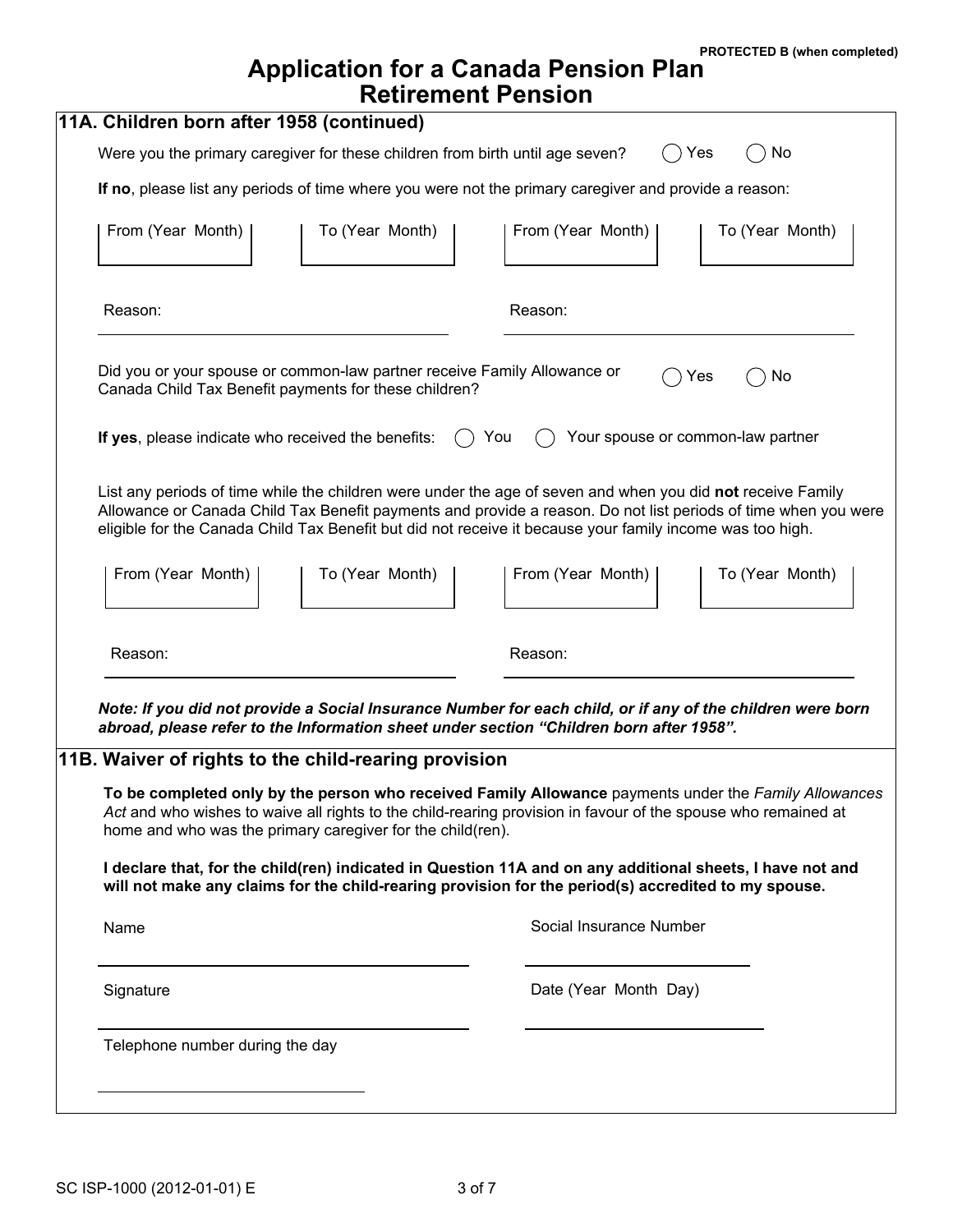| 12. Pension sharing                                                                                                                                                                                                                                                                                             |  |  |  |  |  |
|-----------------------------------------------------------------------------------------------------------------------------------------------------------------------------------------------------------------------------------------------------------------------------------------------------------------|--|--|--|--|--|
| If you have a spouse or common-law partner who is at least 60 years of age, you can share your retirement<br>pension(s) for possible tax savings. Do you want to share your pension with your spouse or common-law partner?                                                                                     |  |  |  |  |  |
| Not applicable<br>Yes<br>No                                                                                                                                                                                                                                                                                     |  |  |  |  |  |
| If yes, please indicate his/her Social Insurance Number:                                                                                                                                                                                                                                                        |  |  |  |  |  |
| This is not an application for pension sharing. If you answered "yes" and we determine that you may be eligible<br>for this provision, we will send you an application form with more information. You may also obtain the pension<br>sharing application form on our Internet site at www.servicecanada.gc.ca. |  |  |  |  |  |
| 13. Benefits from other countries                                                                                                                                                                                                                                                                               |  |  |  |  |  |
| If you have lived or worked in a country other than Canada, you could qualify for benefits from that country. Please<br>provide the following information:                                                                                                                                                      |  |  |  |  |  |
| Country<br>Period:<br>From (Year Month Day)<br> To (Year Month Day)                                                                                                                                                                                                                                             |  |  |  |  |  |
| <b>Insurance Number</b>                                                                                                                                                                                                                                                                                         |  |  |  |  |  |
| Yes<br>) No<br>Have you applied for or received a benefit from that country?                                                                                                                                                                                                                                    |  |  |  |  |  |
| (If you have lived or worked in more than one country, use a separate sheet of paper.)                                                                                                                                                                                                                          |  |  |  |  |  |
| 14. Disability                                                                                                                                                                                                                                                                                                  |  |  |  |  |  |
| Yes<br>No<br>Did you stop working because of a disability?                                                                                                                                                                                                                                                      |  |  |  |  |  |
| If yes, you may be entitled to a CPP disability benefit. (See the information sheet for more information.)                                                                                                                                                                                                      |  |  |  |  |  |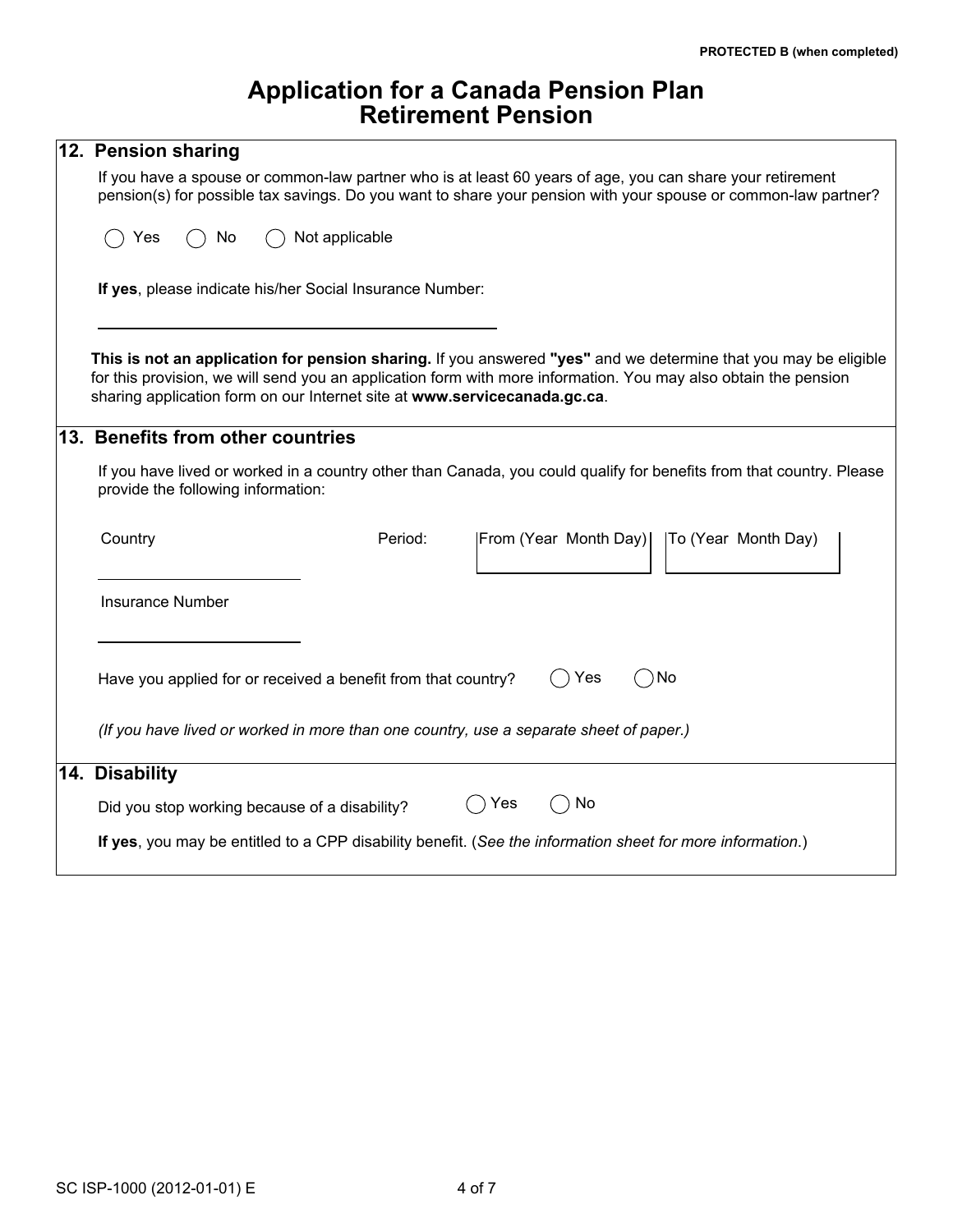#### **15. Declaration and signature**

I declare that the information on this application is true and complete.

The information you provide is collected under the authority of the *Canada Pension Plan* legislation to determine your eligibility for benefits. The Social Insurance Number (SIN) is collected under the authority of section 52 of the *Canada Pension Plan Regulations*, and in accordance with Treasury Board Secretariat Directive on the SIN as an authorized user of the SIN. The SIN will be used to ensure an individual's exact identification so that contributory earnings can be correctly posted allowing for benefits and entitlements to be accurately calculated.

Submitting this application is voluntary. However, if you refuse to provide your personal information, the Department of Human Resources and Skills Development Canada (HRSDC) will be unable to process your application.

The information you provide may be used and/or disclosed for policy analysis, research and/or evaluation purposes. In order to conduct these activities, various sources of information under the custody and control of HRSDC may be linked. However, these additional uses and/or disclosures of your personal information will never result in an administrative decision being made about you (such as a decision on your entitlement to a benefit).

The information you provide may be shared within HRSDC, with any federal institution, provincial authority or public body created under provincial law with which the Minister of HRSDC may have entered into an agreement, and/or with non-governmental third parties for the purpose of administering the *Canada Pension Plan*, other acts of Parliament and federal or provincial law as well as for policy analysis, research and/or evaluation purposes. The information may be shared with the government of other countries in accordance with agreements for the reciprocal administration or operation of that law and of the *Canada Pension Plan*.

Your personal information is administered in accordance with the *Canada Pension Plan* and the *Privacy Act*. You have the right of access to, and to the protection of, your personal information. It will be kept in Personal Information Bank HRSDC PPU 146. Instructions for obtaining this information are outlined in the government publication entitled *Info Source,* which is available at the following Web site address: **www.infosource.gc.ca**. *Info Source* may also be accessed online at any Service Canada Centre.

**Note:** If you make a false or misleading statement, you may be subject to an administrative monetary penalty and interest, if any, under the *Canada Pension Plan,* or may be charged with an offence. Any benefits you received or obtained to which there was no entitlement would have to be repaid.

Applicant's signature **Date (Sear Month Day)**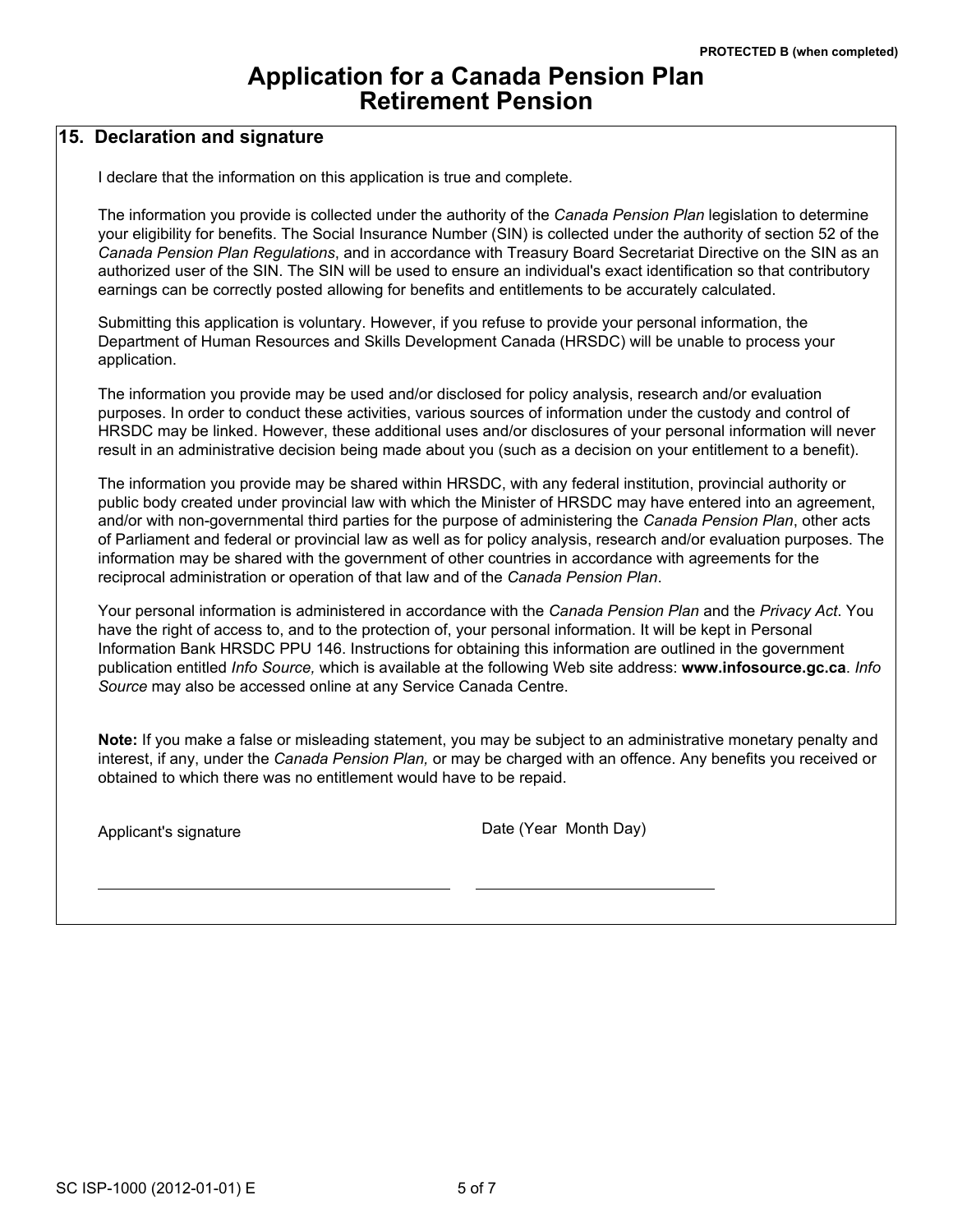|                                 | 15. Declaration and signature (continued)                                                                                                                                                                                                                                                                                                                  |            |  |  |  |  |
|---------------------------------|------------------------------------------------------------------------------------------------------------------------------------------------------------------------------------------------------------------------------------------------------------------------------------------------------------------------------------------------------------|------------|--|--|--|--|
|                                 | Signature with a mark or by someone other than the applicant<br>If you (the applicant) signed with a mark (e.g. X), the mark must be made in the presence of a witness.                                                                                                                                                                                    |            |  |  |  |  |
|                                 | If the application was signed by someone who has the authority to act on behalf of the applicant, that person must<br>provide proof of authorization (contact us to find out what documents are required). In either situation, the witness<br>or the person who signed the application on behalf of the applicant must provide the following information: |            |  |  |  |  |
| Name                            | Relationship to the applicant                                                                                                                                                                                                                                                                                                                              |            |  |  |  |  |
| Address                         | Telephone Number during the day                                                                                                                                                                                                                                                                                                                            |            |  |  |  |  |
| Postal Code                     |                                                                                                                                                                                                                                                                                                                                                            |            |  |  |  |  |
| his or her mark in my presence. | If the applicant signed with a mark, the witness must also sign the following declaration:<br>I have read the contents of this application to the applicant, who appeared to fully understand and who made                                                                                                                                                 |            |  |  |  |  |
| Witness's signature             | Date (Year Month Day)                                                                                                                                                                                                                                                                                                                                      |            |  |  |  |  |
|                                 |                                                                                                                                                                                                                                                                                                                                                            |            |  |  |  |  |
| FOR OFFICE USE ONLY             |                                                                                                                                                                                                                                                                                                                                                            |            |  |  |  |  |
| Approve                         | Effective date:<br>Month<br>Year                                                                                                                                                                                                                                                                                                                           | Date stamp |  |  |  |  |
| Deny                            | X                                                                                                                                                                                                                                                                                                                                                          |            |  |  |  |  |
|                                 | Signature<br>Year Month Day                                                                                                                                                                                                                                                                                                                                |            |  |  |  |  |